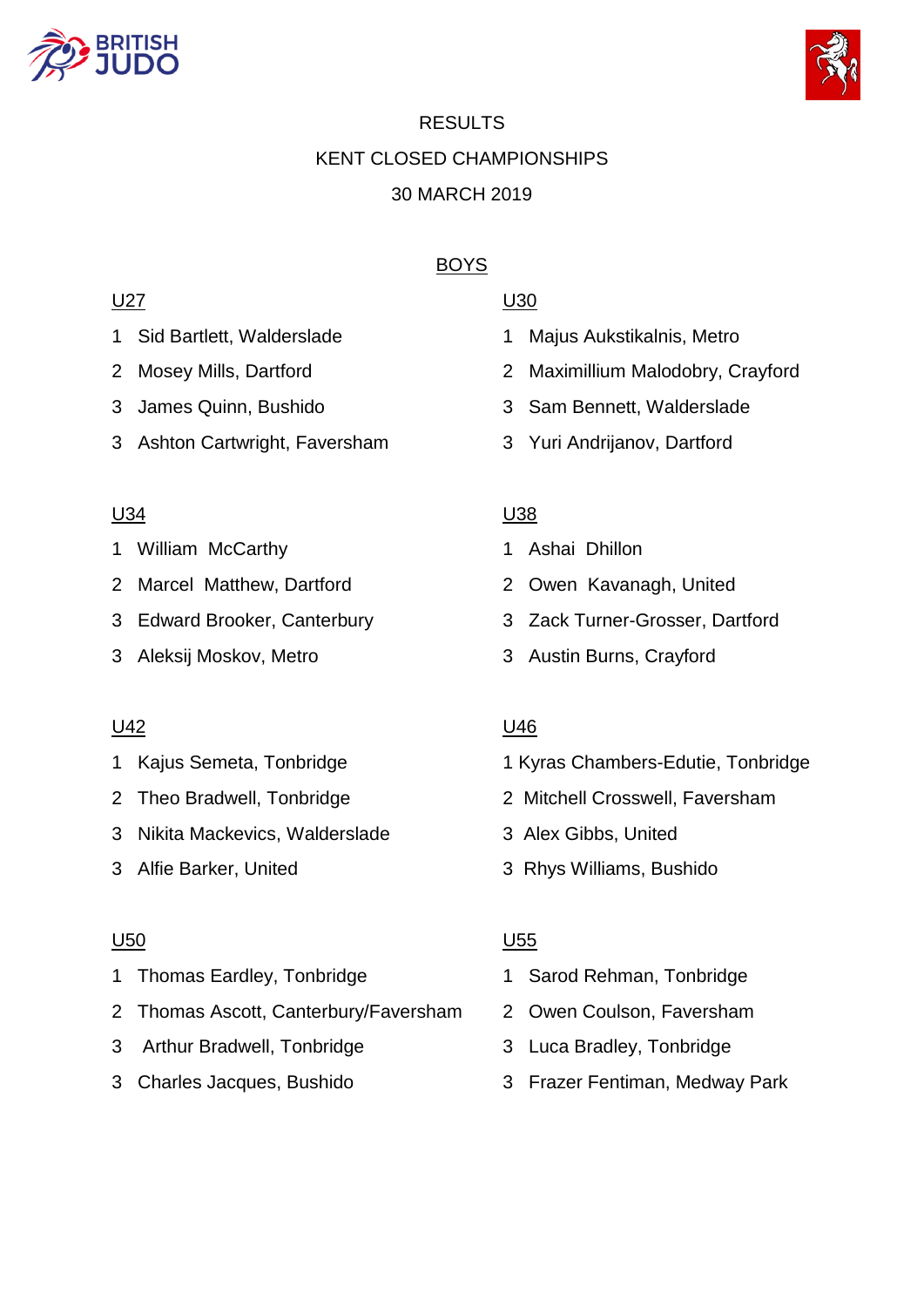



# U60 U66

- 
- 
- 
- 3 Charlie Day, Bushido 3 Leon Wilson, United

# U73 O73

- 
- 2 Oliver Futcher, Judo Jim's Academy

- 1 Fin Watson, Crayford 1 Luke Tanner, Cant/Faversham
- 2 William Taylor, United 2 Danila Mackevics, Walderslade
- 3 Harvey Cook, Metro 3 Liam Byrne, Dartford
	-

1 William Bellow, Crayford 1 Jesse Thorpe-Murrells, Bushido

# GIRLS

# <u>U28</u> U32

# <u>U36</u> U40

1 Daya Kaur Sahota, Dartford 1 Rhea Pinder, Metro

2 Keira Semete, Tonbridge

# <u>U44</u> U48

- 
- 2 Evelyn Hutchings, Cant/Faversham 2 Maddy Scanlan, Paddock Wood
- 
- 

- 1 Jess Greenwood, Dartford 1 Ana-Lucia Barnes, Cant/Faversham
- 2 Neve Cullen, Shiro-No 2 Shannon Nash, Shiro-No

- 1 Amber Kudya, Tonbridge 1 Chloe Link, Cant/Faversham
	-
- 3 Karina Semete, Tonbridge 3 Isabelle Barnes, Cant/Faversham
- 3 Isabelle Wilson, United 3 Kayleigh Nash, Shiro-No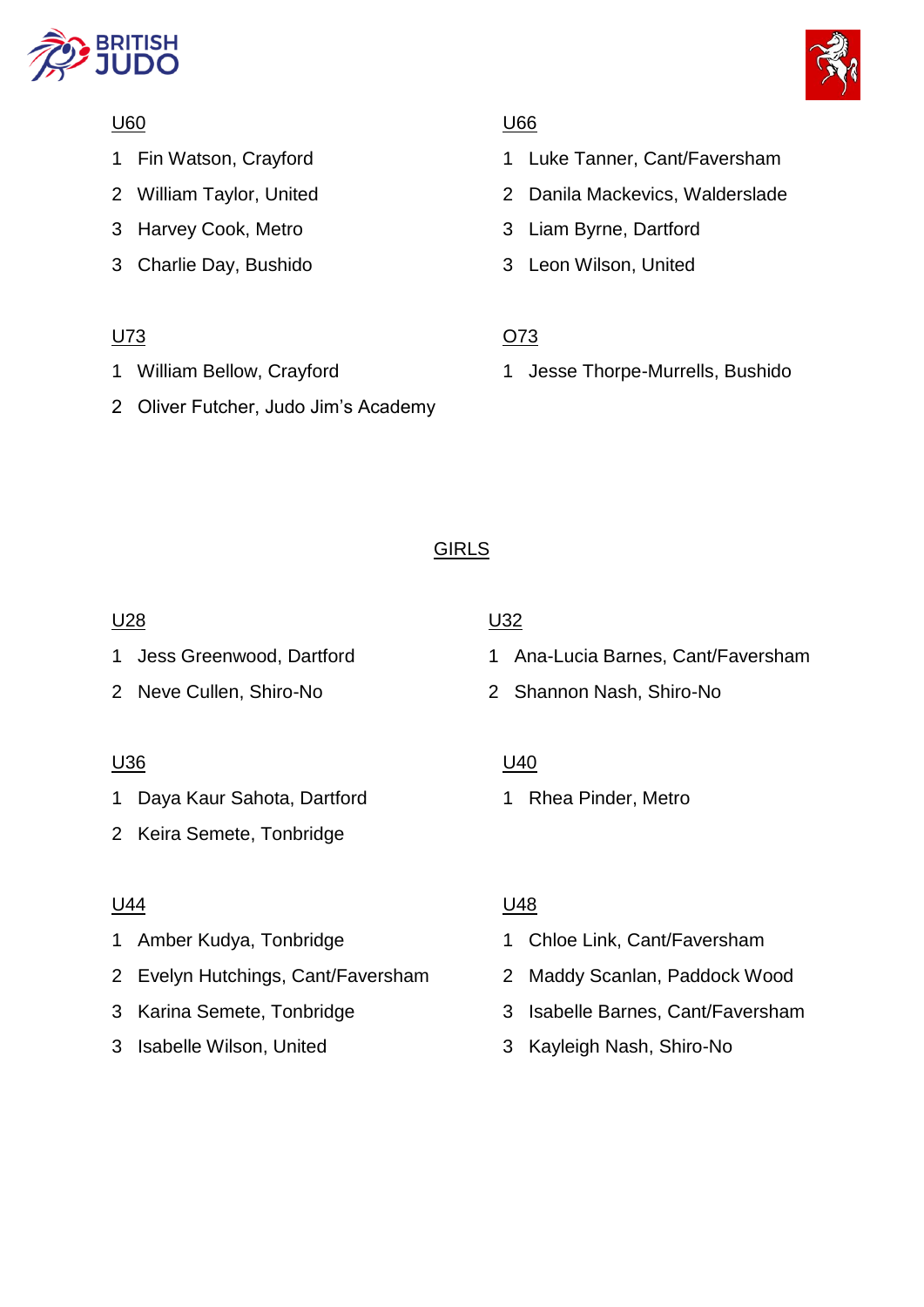



- 1 Charlotte Jenman, Redbridge 1 Charlotte Nixon, Judo Jims
- 2 Isabella Reed, Tonbridge
- 3 Amalie Jones, Tonbridge
- 3 Rebecca Kelly, Shiro-No

### U63 U70

- 
- 

# U52 U57

- 1 Lily Harding, Tonbridge 1 Kaitlin Chapple-Allen, Crayford
- 2 Hollie Showell, Metro 2 Sidney Reeves-Yates, Judo Jims
- 3 Charlotte Kelly, Shiro-No 3 Annabel Lydon, Headcorn
	- 3 Alyssa Ellison, Shiro-No

# WOMEN

# U70 O65 1 Paige James, Paddock Wood 1 Karis Stevens, United 2 Lisa Cartwright, Canterbury 2 Paige James, Paddock Wood

# MEN

### U60 U66

- 1 Callum Ferguson, Tonbridge 1 James Sieloff, Medway Park
	- 2 Connor Hutton, Tonbridge
	- 3 Andrew Kennard, Dartford

### U73 U81

1 Flavio Gualtieri, Bushido 1 Nathan Court, Bushido

- 
- 2 Henry Ripley, United
- 3 Oskar Zarembski, Swanley
- 3 Thorstein Thorsteinsson, Dartford